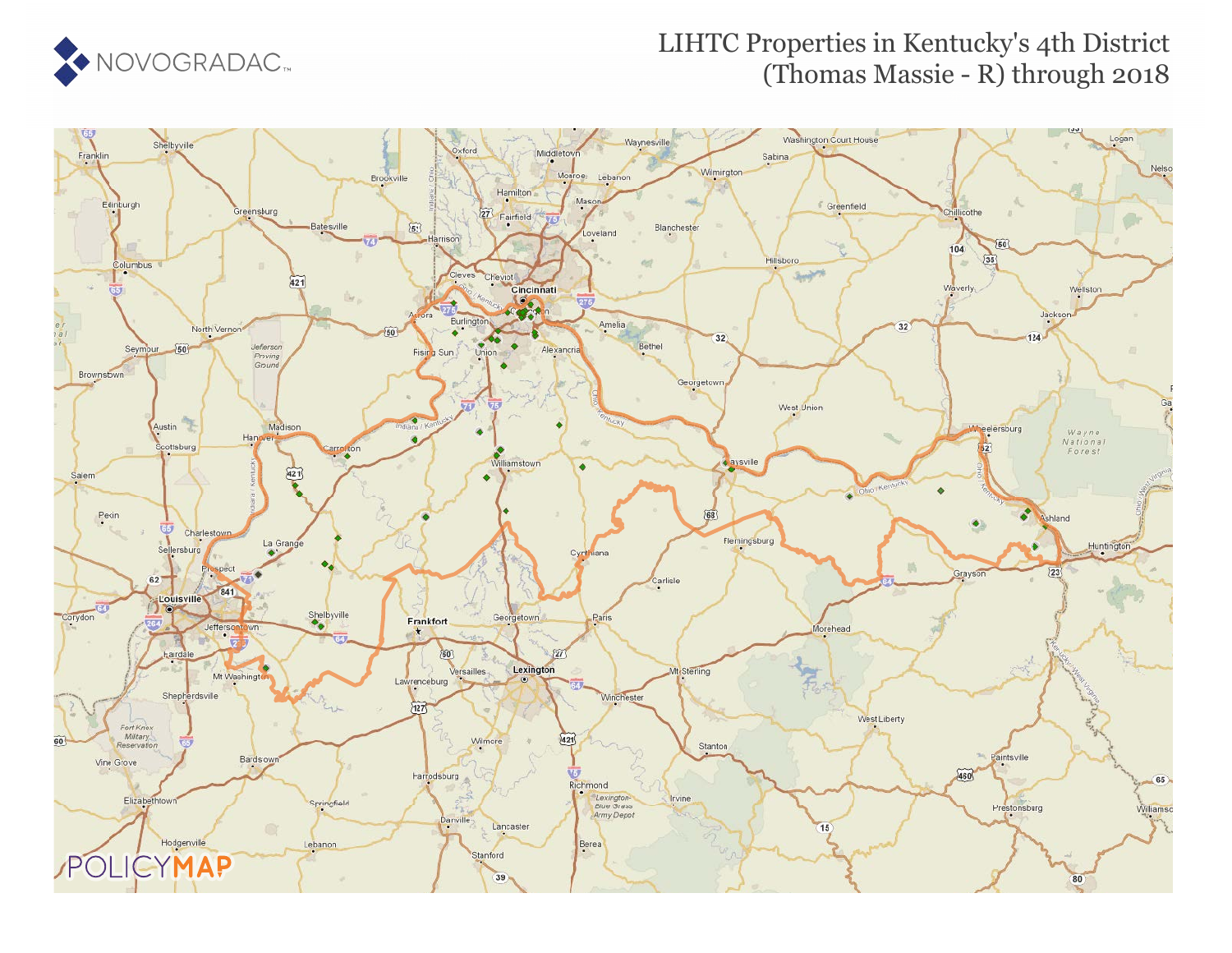| <b>Project Name</b>                                                                                                | <b>Address</b>                                                  | <b>City</b>        | <b>State</b> | <b>Zip Code</b> | <b>Nonprofit</b><br><b>Sponsor</b> | <b>Allocation</b><br>Year | <b>Annual</b><br><b>Allocated</b><br><b>Amount</b> | <b>Year Placed</b><br>in Service | <b>Construction Type</b>        | <b>Total</b><br><b>Units</b> | Low<br><b>Income</b><br><b>Units</b> | <b>Rent or</b><br><b>Income</b><br><b>Ceiling</b> | <b>Credit</b><br>Percentage Bond              | Tax-<br><b>Exempt</b> | <b>HUD Multi-</b><br>Family<br><b>Financing/Rental</b><br><b>Assistance</b> |
|--------------------------------------------------------------------------------------------------------------------|-----------------------------------------------------------------|--------------------|--------------|-----------------|------------------------------------|---------------------------|----------------------------------------------------|----------------------------------|---------------------------------|------------------------------|--------------------------------------|---------------------------------------------------|-----------------------------------------------|-----------------------|-----------------------------------------------------------------------------|
| <b>MENEMSHA</b><br><b>TOWNHOMES</b>                                                                                | <b>HOLLAN</b><br><b>CIRCLE</b>                                  | MAYSVILLE          | KY           | 41056           | No                                 | Insufficient<br>Data      | \$1,170,000                                        | 2013                             | <b>Acquisition and Rehab 32</b> |                              | 32                                   | <b>50% AMGI</b>                                   | 70 % present No value                         |                       | No                                                                          |
| RACELAND MEADOWS                                                                                                   | <b>RACELAND</b><br><b>MEADOWS DR</b>                            | <b>RACELAND</b>    | KY           | 41169           | No                                 | Insufficient<br>Data      | \$804,390                                          | 2013                             | <b>Acquisition and Rehab 32</b> |                              | 32                                   | 50% AMGI                                          | <b>Both 30%</b><br>and 70%<br>present value   | No                    | No                                                                          |
| RIVERSIDE COTTAGES                                                                                                 | RIVERSIDE<br><b>VILLAGE</b>                                     | <b>WURTLAND</b>    | KY           | 41144           | No                                 | Insufficient<br>Data      | \$1,304,666                                        | 2013                             | <b>New Construction</b>         | 32                           | 32                                   | 50% AMGI                                          | 70 % present No<br>value                      |                       | No                                                                          |
| ST. ALOYSIUS - ST.<br>CLAIR                                                                                        | WEST 8TH<br><b>STREET</b>                                       | COVINGTON          | KY           | 41011           | No                                 | Insufficient<br>Data      | \$1,124,794                                        | 2013                             | Acquisition and Rehab 48        |                              | 48                                   | 50% AMGI                                          | <b>Both 30%</b><br>and 70%<br>present value   | No                    | No                                                                          |
| <b>VANCEBURG PLACE</b>                                                                                             | <b>WINTERWOOD</b><br><b>LANE</b>                                | <b>VANCEBURG</b>   | KY           | 41179           | No                                 | 2012                      | \$803,664                                          | 2013                             | Acquisition and Rehab 24        |                              | 24                                   | <b>50% AMGI</b>                                   | <b>Both 30%</b><br>and 70%<br>present value   | No                    | No                                                                          |
| <b>MAYSVILLE HIGH</b><br><b>SCHOOL APTS</b>                                                                        | LIMESTONE ST MAYSVILLE                                          |                    | KY           |                 | No                                 | 1996                      | \$717,504                                          | 2014                             | <b>Acquisition and Rehab 29</b> |                              | 29                                   | 50% AMGI                                          | <b>Both 30%</b><br>and 70%<br>present value   | No                    | No                                                                          |
| WOODLEIGH HOMES                                                                                                    | <b>FOREST</b><br><b>AVENUE</b>                                  | <b>MAYSVILLE</b>   | KY           | 41056           | No                                 | Insufficient<br>Data      | \$390,251                                          | 2014                             | Acquisition and Rehab 30        |                              | 30                                   | <b>50% AMGI</b>                                   | $70\%$ present No<br>value                    |                       | No                                                                          |
| <b>MAISVILLE HIGH</b><br><b>SCHOOL APARTMENTS</b><br><b>DBA THE LANDINGS</b><br>AT MAYSVILLE HIGH<br><b>CLIVOI</b> | <b>LIMESTONE</b><br><b>STREET</b>                               | <b>MAYSVILLE</b>   | KY           | 41056           | No                                 | 2013                      | \$717,504                                          | 2014                             | Acquisition and Rehab 29        |                              | 29                                   | 50% AMGI                                          | <b>Both 30%</b><br>and 70%<br>present value   |                       | No                                                                          |
| <b>HELTON POINTE</b><br><b>APARTMENTS</b>                                                                          | <b>HELTON</b><br><b>HEIGHTS</b>                                 | WILLIAMSTOWN KY    |              | 41097           | No                                 | Insufficient<br>Data      | \$403,650                                          | 2015                             | <b>Acquisition and Rehab 23</b> |                              | 23                                   | 50% AMGI                                          | 70 % present No<br>value                      |                       | No                                                                          |
| <b>INDIAN RIDGE</b><br><b>APARTMENTS</b>                                                                           | INDIAN RIDGE<br>RD.                                             | <b>SHELBYVILLE</b> | KY           | 40065-1838      | No                                 | Insufficient<br>Data      | \$1,550,000                                        | 2015                             | <b>Acquisition and Rehab 97</b> |                              | 97                                   | 50% AMGI                                          | <b>Both 30%</b><br>and 70%<br>present value   | No                    | No                                                                          |
| <b>MIDLAND SQUARE</b><br><b>APARTMENTS</b>                                                                         | MACK WALTERS $_{\mbox{\scriptsize SHELBYVILLE}}$<br><b>ROAD</b> |                    | KY           | 40065           | No                                 | Insufficient<br>Data      | \$1,468,119                                        | 2015                             | <b>Acquisition and Rehab 45</b> |                              | 45                                   | 50% AMGI                                          | <b>Both 30%</b><br>and $70%$<br>present value | No                    | No                                                                          |
| <b>NORTHERN</b><br>KENTUCKY SCHOLAR W. 6TH ST<br>HOUSE                                                             |                                                                 | <b>NEWPORT</b>     | KY           | 41071           | $\rm\thinspace No$                 | Insufficient<br>Data      | \$739,166                                          | 2015                             | Acquisition and Rehab 48        |                              | 48                                   | 50% AMGI                                          | $70\,\%$ present $\,$ No $\,$<br>value        |                       | $\rm \bf No$                                                                |
| <b>TAYLOR RIDGE</b><br><b>APARTMENTS</b>                                                                           | <b>REGAL RIDGE</b><br><b>DRIVE</b>                              | INDEPENDENCE KY    |              | 41051           | No                                 | Insufficient<br>Data      | \$1,801,544                                        | 2015                             | Acquisition and Rehab 99        |                              | 99                                   | <b>50% AMGI</b>                                   | Both $30\%$<br>and 70%<br>present value       | No                    | $\mathbf{N}\mathbf{o}$                                                      |

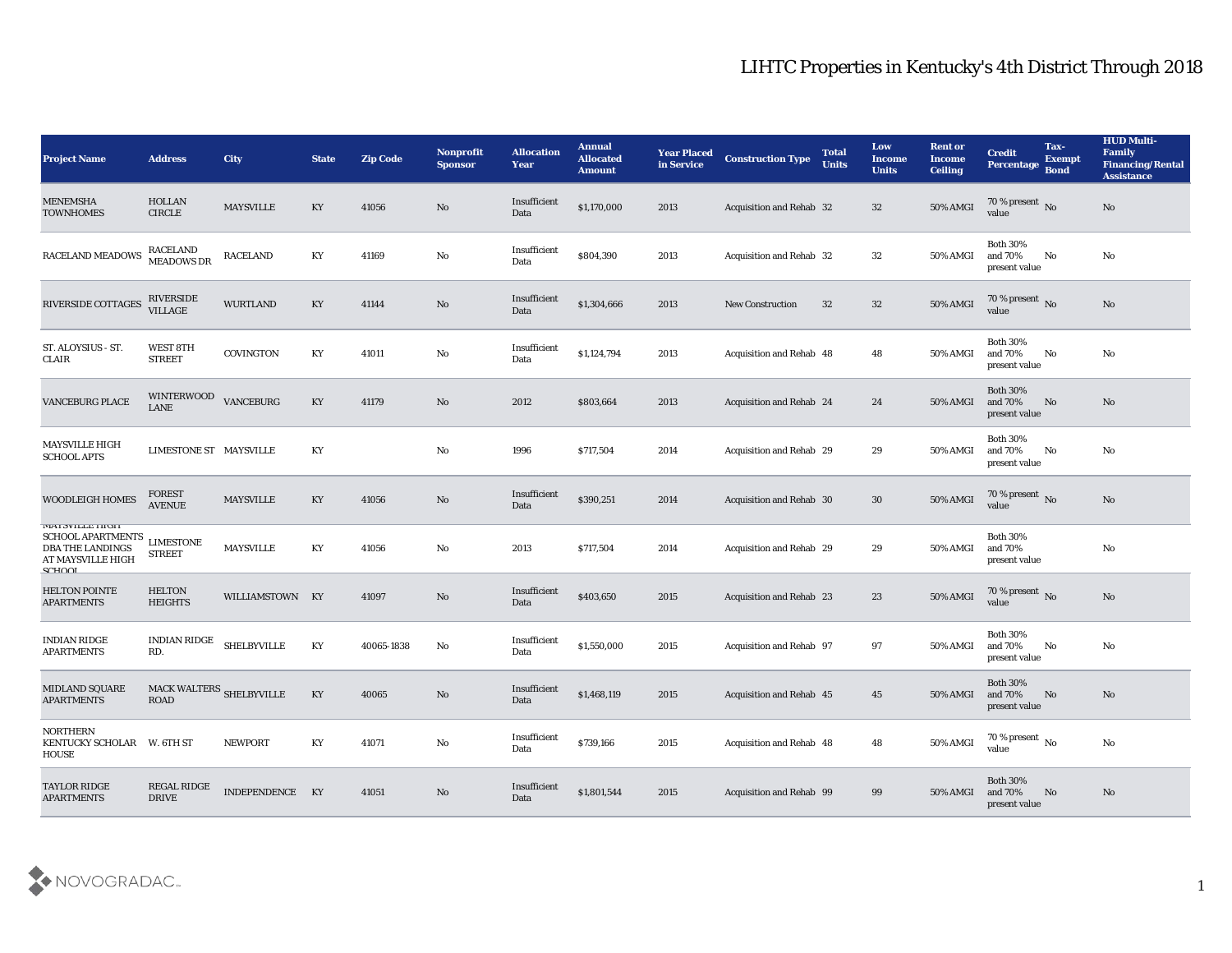| <b>Project Name</b>                                                         | <b>Address</b>                                                | <b>City</b>                | <b>State</b>           | <b>Zip Code</b> | Nonprofit<br><b>Sponsor</b> | <b>Allocation</b><br><b>Year</b> | <b>Annual</b><br><b>Allocated</b><br><b>Amount</b> | <b>Year Placed</b><br>in Service | <b>Construction Type</b>        | <b>Total</b><br><b>Units</b> | Low<br><b>Income</b><br><b>Units</b> | <b>Rent or</b><br><b>Income</b><br><b>Ceiling</b> | <b>Credit</b><br>Percentage                    | Tax-<br><b>Exempt</b><br><b>Bond</b> | <b>HUD Multi-</b><br>Family<br><b>Financing/Rental</b><br><b>Assistance</b> |
|-----------------------------------------------------------------------------|---------------------------------------------------------------|----------------------------|------------------------|-----------------|-----------------------------|----------------------------------|----------------------------------------------------|----------------------------------|---------------------------------|------------------------------|--------------------------------------|---------------------------------------------------|------------------------------------------------|--------------------------------------|-----------------------------------------------------------------------------|
| <b>BEDFORD HOUSE</b>                                                        | LICKING<br><b>STREET</b>                                      | <b>FALMOUTH</b>            | KY                     | 41040           | No                          | 2014                             | \$355,367                                          | 2016                             | Acquisition and Rehab 48        |                              | 48                                   | 50% AMGI                                          | 70 % present $\,$ No $\,$<br>value             |                                      | No                                                                          |
| <b>BREAS CROSSING</b>                                                       | SQUIRE CIRCLE SHELBYVILLE                                     |                            | KY                     | 40065           | No                          | 2014                             | \$570,177                                          | 2016                             | Acquisition and Rehab 44        |                              | 44                                   | 50% AMGI                                          | 70 % present $\,$ No $\,$<br>value             |                                      | No                                                                          |
| <b>RIVERS EDGE AT</b><br><b>EASTSIDE POINTE -</b><br><b>FKA JACOB PRICE</b> | <b>GREENUP</b><br><b>STREET</b>                               | COVINGTON                  | KY                     | 41011           | No                          | 2013                             | \$1,200,000                                        | 2016                             | Acquisition and Rehab 120       |                              | 120                                  | 50% AMGI                                          | 70 % present $\,$ No $\,$<br>value             |                                      | No                                                                          |
| LINCOLN GRANT<br><b>SCHOLAR HOUSE</b>                                       | <b>GREENUP</b><br><b>STREET</b>                               | COVINGTON                  | $\mathbf{K}\mathbf{Y}$ | 41011-3210      | No                          | 2014                             | \$1,434,996                                        | 2017                             | Acquisition and Rehab 45        |                              | 45                                   | <b>50% AMGI</b>                                   | 70 % present<br>value                          |                                      | No                                                                          |
| WH MAINSTRASSE I                                                            | <b>SCATTERED</b><br><b>SITES</b>                              | COVINGTON                  | KY                     | 41011-3269      | No                          | 2014                             | \$1,267,254                                        | 2017                             | <b>Acquisition and Rehab 41</b> |                              | 41                                   | <b>50% AMGI</b>                                   | <b>Both 30%</b><br>and 70%<br>present value    |                                      | No                                                                          |
| <b>EVERGREEN SQUARE</b>                                                     | <b>MARCIA</b><br>STREET & 2634 ASHLAND<br><b>MOORE STREET</b> |                            | KY                     | 41105           | No                          | 2015                             | \$443,524                                          | 2017                             | Acquisition and Rehab 30        |                              | 30                                   | 50% AMGI                                          | <b>Both 30%</b><br>and 70%<br>present value    |                                      | No                                                                          |
| <b>RIVERSIDE SQUARE</b>                                                     | <b>CENTER</b><br><b>AVENUE</b>                                | <b>WARSAW</b>              | KY                     | 41095           | No                          | 2014                             | \$682,964                                          | 2017                             | Acquisition and Rehab 44        |                              | 44                                   | 50% AMGI                                          | <b>Both 30%</b><br>and 70%<br>present value    |                                      | No                                                                          |
| TRISTAN RIDGE                                                               | <b>SOUTH KING</b><br><b>STREET</b>                            | <b>EMINENCE</b>            | KY                     | 40019           | No                          | 2015                             | \$525,000                                          | 2017                             | Acquisition and Rehab 44        |                              | 44                                   | 50% AMGI                                          | 70 % present<br>value                          |                                      | No                                                                          |
| <b>ECHO HILL</b><br><b>APARTMENTS</b>                                       | ECHO HILL<br><b>APARTMENTS</b>                                | <b>VANCEBURG</b>           | KY                     | 41179           | $\mathbf{N}\mathbf{o}$      | 2014                             | \$1,025,514                                        | 2017                             | <b>New Construction</b>         | 40                           | 40                                   | 50% AMGI                                          | <b>Both 30%</b><br>and $70\%$<br>present value | No                                   | No                                                                          |
| <b>BEDFORD VILLAGE</b><br>APARTMENTS, LLC                                   | LEASURE<br>COURT                                              | <b>BEDFORD</b>             | KY                     | 40006-9690      | No                          | 2015                             | \$664,510                                          | 2018                             | Acquisition and Rehab 40        |                              | 40                                   | 50% AMGI                                          | <b>Both 30%</b><br>and 70%<br>present value    |                                      | No                                                                          |
| HIGHLAND VILLAGE                                                            | <b>MAIN AVENUE</b>                                            | HIGHLAND<br><b>HEIGHTS</b> | KY                     | 41076           | No                          | 2015                             | \$4,470,000                                        | 2018                             | Acquisition and Rehab 118       |                              | 118                                  | 50% AMGI                                          | 70 % present<br>value                          |                                      | No                                                                          |
| <b>LOCUST RIDGE</b><br><b>APARTMENTS</b>                                    | <b>MCCOY ROAD</b>                                             | DRY RIDGE                  | $\mathbf{K}\mathbf{Y}$ | 41035-7469      | $\mathbf {No}$              | 2015                             | \$935,712                                          | 2018                             | Acquisition and Rehab 72        |                              | 72                                   | 50% AMGI                                          | <b>Both 30%</b><br>and 70%<br>present value    |                                      | $\rm\thinspace No$                                                          |
| THE LANDINGS AT<br>MAYSVILLE HIGH<br>SCHOOL                                 | $215$ LIMESTONE $\,$ MAYSVILLE<br>$\operatorname{ST}$         |                            | $\mathbf{K}\mathbf{Y}$ | 41056           |                             | Insufficient<br>Data             | $\$0$                                              | Insufficient<br>Data             | Not Indicated                   | 45                           | $\bf{0}$                             |                                                   | Not<br>Indicated                               |                                      |                                                                             |

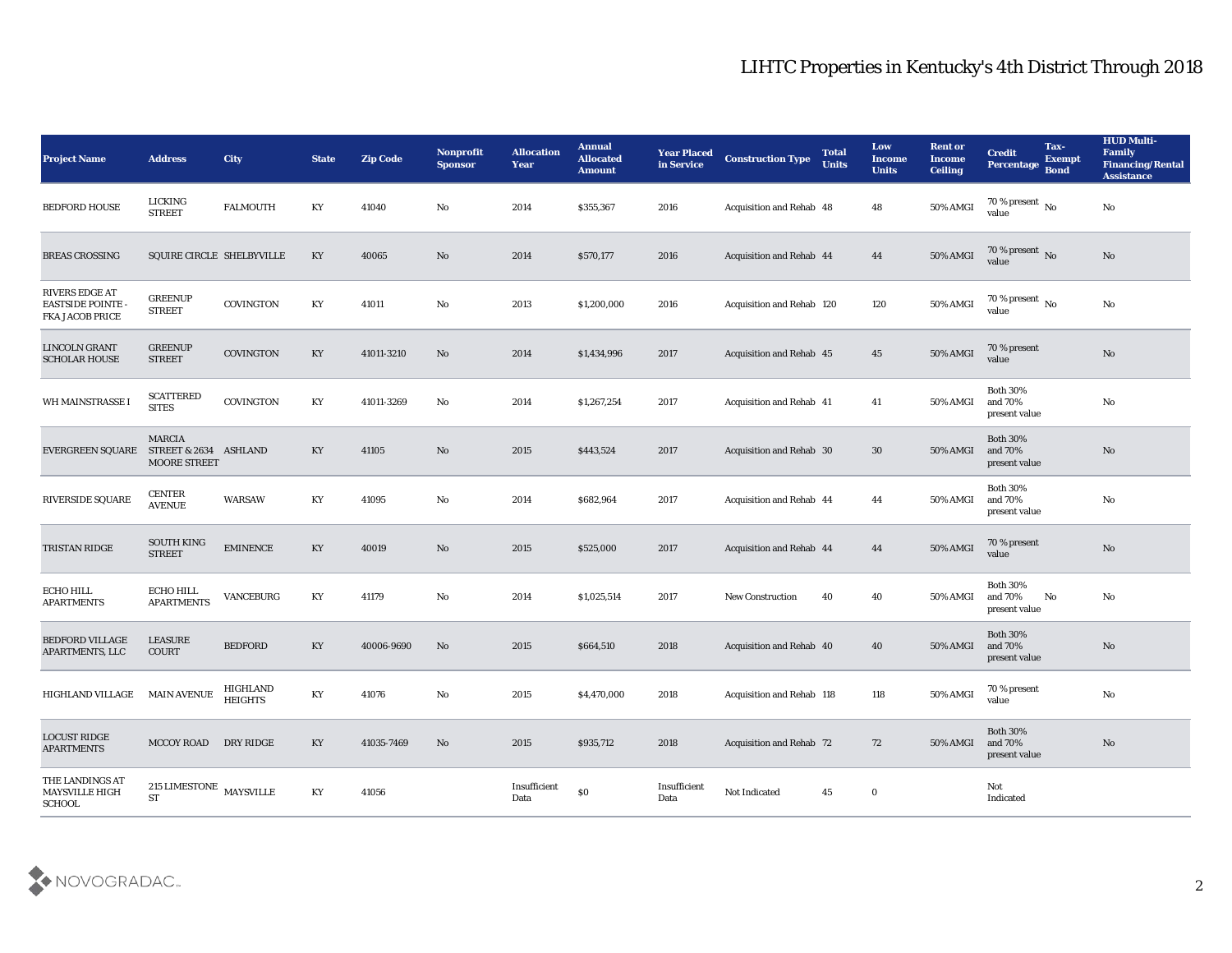| <b>Project Name</b>                   | <b>Address</b>                      | <b>City</b>     | <b>State</b>           | <b>Zip Code</b> | Nonprofit<br><b>Sponsor</b> | <b>Allocation</b><br>Year | <b>Annual</b><br><b>Allocated</b><br><b>Amount</b> | <b>Year Placed<br/>in Service</b> | <b>Construction Type</b> | <b>Total</b><br><b>Units</b> | Low<br><b>Income</b><br><b>Units</b> | <b>Rent or</b><br><b>Income</b><br><b>Ceiling</b> | <b>Credit</b><br>Percentage Bond | Tax-<br><b>Exempt</b> | <b>HUD Multi-</b><br>Family<br><b>Financing/Rental</b><br><b>Assistance</b> |
|---------------------------------------|-------------------------------------|-----------------|------------------------|-----------------|-----------------------------|---------------------------|----------------------------------------------------|-----------------------------------|--------------------------|------------------------------|--------------------------------------|---------------------------------------------------|----------------------------------|-----------------------|-----------------------------------------------------------------------------|
| <b>CORINTH</b><br><b>COUNTRYHOMES</b> | CHURCH ST.                          | CORINTH         | KY                     | 41010           | No                          | 1989                      | \$0                                                | 1989                              | Acquisition and Rehab 8  |                              | 8                                    | 50% AMGI                                          | Not<br>Indicated                 | $\rm \bf No$          | No                                                                          |
| <b>GLEN ROYAL APTS</b>                | 200 WATER<br><b>WORKS RD</b>        | FORT THOMAS     | KY                     | 41075           |                             | 1990                      | \$0                                                | 1990                              | Not Indicated            | 68                           | 68                                   |                                                   | Not<br>Indicated                 |                       |                                                                             |
| 14 W 10TH ST                          | 14 W TENTH ST COVINGTON             |                 | KY                     | 41011           |                             | 1990                      | \$0                                                | 1990                              | Not Indicated            | 26                           | 26                                   |                                                   | Not<br>Indicated                 |                       |                                                                             |
| 1006 GREENUP ST                       | 1006 GREENUP<br>${\rm ST}$          | COVINGTON       | KY                     | 41011           |                             | 1991                      | \$0                                                | 1991                              | Not Indicated            | $\boldsymbol{2}$             | $\boldsymbol{2}$                     |                                                   | Not<br>Indicated                 |                       |                                                                             |
| 209 W 18TH ST                         | 209 W 18TH ST COVINGTON             |                 | KY                     | 41011           |                             | 1991                      | $\$0$                                              | 1991                              | Not Indicated            | $\mathbf{2}$                 | $\boldsymbol{2}$                     |                                                   | Not<br>Indicated                 |                       |                                                                             |
| 330 CENTER ST                         | 330 CTR ST                          | <b>BELLEVUE</b> | KY                     | 41073           |                             | 1991                      | \$0                                                | 1991                              | Not Indicated            | $\overline{4}$               | $\overline{4}$                       |                                                   | Not<br>Indicated                 |                       |                                                                             |
| 344 E 13TH ST                         | 344 E 13TH ST                       | COVINGTON       | KY                     | 41011           |                             | 1991                      | $\$0$                                              | 1991                              | Not Indicated            | $\mathbf{3}$                 | $\mathbf{3}$                         |                                                   | Not<br>Indicated                 |                       |                                                                             |
| 701 MADISON AVE                       | 701 MADISON<br>AVE                  | COVINGTON       | KY                     | 41011           |                             | 1991                      | \$0                                                | 1991                              | Not Indicated            | 6                            | 6                                    |                                                   | Not<br>Indicated                 |                       |                                                                             |
| 721 ISABELLA ST                       | 721 ISABELLA ST NEWPORT             |                 | KY                     | 41071           |                             | 1991                      | \$0                                                | 1991                              | Not Indicated            | $\mathbf{2}$                 | $\boldsymbol{2}$                     |                                                   | Not<br>Indicated                 |                       |                                                                             |
| 731 PHILADELPHIA ST                   | 731<br>PHILADELPHIA COVINGTON<br>ST |                 | KY                     | 41011           |                             | 1991                      | \$0                                                | 1991                              | Not Indicated            | 3                            | 3                                    |                                                   | Not<br>Indicated                 |                       |                                                                             |
| 908 GREENUP ST                        | 908 GREENUP<br><b>ST</b>            | COVINGTON       | KY                     | 41011           |                             | 1991                      | \$0                                                | 1991                              | Not Indicated            | $\mathbf{2}$                 | $\boldsymbol{2}$                     |                                                   | Not<br>Indicated                 |                       |                                                                             |
| <b>GREENUP HAUS</b>                   | GREENUP ST. COVINGTON               |                 | $\mathbf{K}\mathbf{Y}$ | 41014           | Yes                         | 1992                      | $\boldsymbol{\mathsf{S}}\boldsymbol{\mathsf{0}}$   | 1992                              | Acquisition and Rehab 19 |                              | $18\,$                               | 50% AMGI                                          | Not<br>Indicated                 | $\rm No$              | $\mathbf{N}\mathbf{o}$                                                      |
| BRIGHTON ROW APTS                     | 124 E 11TH ST COVINGTON             |                 | $\mathbf{K}\mathbf{Y}$ | 41011           | Yes                         | 1992                      | $\$0$                                              | 1993                              | New Construction         | 15                           | 15                                   | 50% AMGI                                          | $30\,\%$ present $\,$ No value   |                       | $\mathbf{N}\mathbf{o}$                                                      |

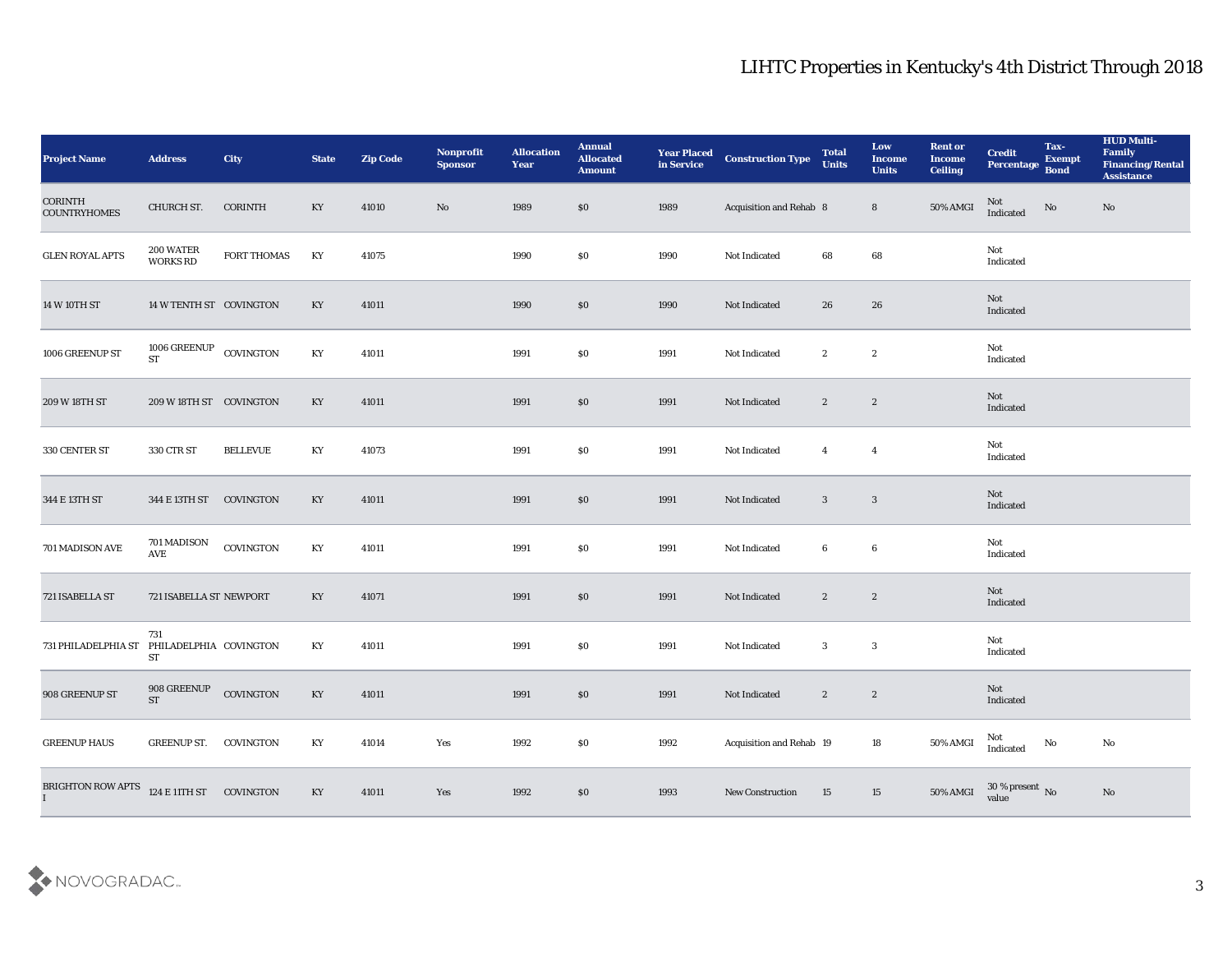| <b>Project Name</b>                                            | <b>Address</b>                 | City                | <b>State</b>           | <b>Zip Code</b> | Nonprofit<br><b>Sponsor</b> | <b>Allocation</b><br><b>Year</b> | <b>Annual</b><br><b>Allocated</b><br><b>Amount</b> | <b>Year Placed</b><br>in Service | <b>Construction Type</b>        | <b>Total</b><br><b>Units</b> | Low<br><b>Income</b><br><b>Units</b> | <b>Rent or</b><br><b>Income</b><br><b>Ceiling</b> | <b>Credit</b><br>Percentage Bond   | Tax-<br><b>Exempt</b> | <b>HUD Multi-</b><br>Family<br><b>Financing/Rental</b><br><b>Assistance</b> |
|----------------------------------------------------------------|--------------------------------|---------------------|------------------------|-----------------|-----------------------------|----------------------------------|----------------------------------------------------|----------------------------------|---------------------------------|------------------------------|--------------------------------------|---------------------------------------------------|------------------------------------|-----------------------|-----------------------------------------------------------------------------|
| MAPLE RIDGE<br><b>APARTMENTS</b>                               | MICHIGAN AVE. DRY RIDGE        |                     | KY                     | 41035           | No                          | 1992                             | \$0                                                | 1993                             | Acquisition and Rehab 26        |                              | 26                                   | 50% AMGI                                          | Not<br>Indicated                   | $\mathbf {No}$        | No                                                                          |
| <b>BOONEVILLE HOMES,</b><br>LTD.                               | <b>BOONEVILLE</b><br>HOMES DR. | <b>BOONEVILLE</b>   | KY                     | 40359           | No                          | 1993                             | \$0                                                | 1993                             | Acquisition and Rehab 32        |                              | 32                                   | <b>50% AMGI</b>                                   | $30\,\%$ present $\,$ No value     |                       | No                                                                          |
| <b>FREDERICKSBURG</b><br><b>APTS</b>                           | 500 CTR AVE                    | <b>WARSAW</b>       | KY                     | 41095           | $\mathbf{N}\mathbf{o}$      | 1992                             | \$0                                                | 1993                             | New Construction                | 24                           | 23                                   | $50\%$ AMGI                                       | Not<br>Indicated                   | No                    | No                                                                          |
| <b>ADAIR FAMILY</b><br><b>APARTMENTS</b>                       | E. ADAIR ST.                   | <b>OWENTON</b>      | KY                     | 40359           | No                          | 1992                             | \$0                                                | 1993                             | Acquisition and Rehab 12        |                              | 12                                   | <b>50% AMGI</b>                                   | $30\,\%$ present $\,$ No value     |                       | No                                                                          |
| <b>ALBANY CENTER</b><br><b>APARTMENTS</b>                      | <b>CLEAR ST.</b>               | <b>ALBANY</b>       | KY                     | 40066           | No                          | 1993                             | \$0                                                | 1993                             | <b>Acquisition and Rehab 24</b> |                              | 24                                   | 50% AMGI                                          | 30 % present $\,$ No $\,$<br>value |                       | No                                                                          |
| <b>EAGLE RIDGE</b><br><b>TOWNHOMES</b>                         | <b>EAGLE CREEK</b><br>DR.      | <b>ERLANGER</b>     | KY                     | 45202           | No                          | 1991                             | \$0                                                | 1993                             | Acquisition and Rehab 64        |                              | 64                                   | 50% AMGI                                          | $30\,\%$ present $\,$ No value     |                       | No                                                                          |
| <b>HERITAGE SQUARE</b><br>APARTMENTS, II                       | LINCOLN DR.                    | <b>MAYSVILLE</b>    | KY                     | 41056           | No                          | 1993                             | \$36,993                                           | 1994                             | Acquisition and Rehab 24        |                              | 24                                   | 50% AMGI                                          | $30\,\%$ present $\,$ No value     |                       | No                                                                          |
| NEW CASTLE ELDERLY GEORGE<br><b>APARTMENTS</b>                 | <b>MASON DR.</b>               | NEW CASTLE          | KY                     | 40336           | No                          | 1993                             | \$0                                                | 1994                             | <b>Acquisition and Rehab 24</b> |                              | 24                                   | <b>50% AMGI</b>                                   | Not<br>Indicated                   | No                    | No                                                                          |
| <b>VISTA POINTE</b><br><b>APARTMENTS</b>                       | VISTA POINTE<br>DR.            | WILDER              | KY                     | 41071           | No                          | 1992                             | \$0                                                | 1994                             | Acquisition and Rehab 98        |                              | 98                                   | 50% AMGI                                          | 30 % present $\,$ No $\,$<br>value |                       | $\rm\thinspace No$                                                          |
| <b>WELLS HILL</b><br><b>APARTMENTS</b>                         | <b>WELLS HILL</b><br>RD.       | <b>WEST LIBERTY</b> | KY                     | 40066           | No                          | 1993                             | \$48,377                                           | 1994                             | <b>Acquisition and Rehab 32</b> |                              | 32                                   | <b>50% AMGI</b>                                   | $30\,\%$ present $\,$ No value     |                       | No                                                                          |
| <b>BROMLEY APTS</b>                                            | 200 BOONE ST BROMLEY           |                     | KY                     | 41016           | No                          | 1993                             | $\$0$                                              | 1995                             | Acquisition and Rehab 17        |                              | 15                                   |                                                   | 30 % present $\,$ No $\,$<br>value |                       |                                                                             |
| <b>FAIRGROUND PLACE</b><br><b>APARTMENTS</b>                   | FAIRGROUND<br>RD.              | <b>BEDFORD</b>      | $\mathbf{K}\mathbf{Y}$ | 40006           | $\rm\thinspace No$          | 1994                             | $\$0$                                              | 1995                             | Acquisition and Rehab 19        |                              | $19\,$                               | 50% AMGI                                          | $30\,\%$ present $\,$ No value     |                       | $\mathbf{N}\mathbf{o}$                                                      |
| WEST SHELBY HOUSE WILLOW WOOD SHELBYVILLE<br><b>APARTMENTS</b> | DR.                            |                     | KY                     | 40065           | $\mathbf{N}\mathbf{o}$      | 1993                             | \$0                                                | 1995                             | Acquisition and Rehab 12        |                              | 12                                   | 50% AMGI                                          | 30 % present $\,$ No $\,$<br>value |                       | $\mathbf{N}\mathbf{o}$                                                      |

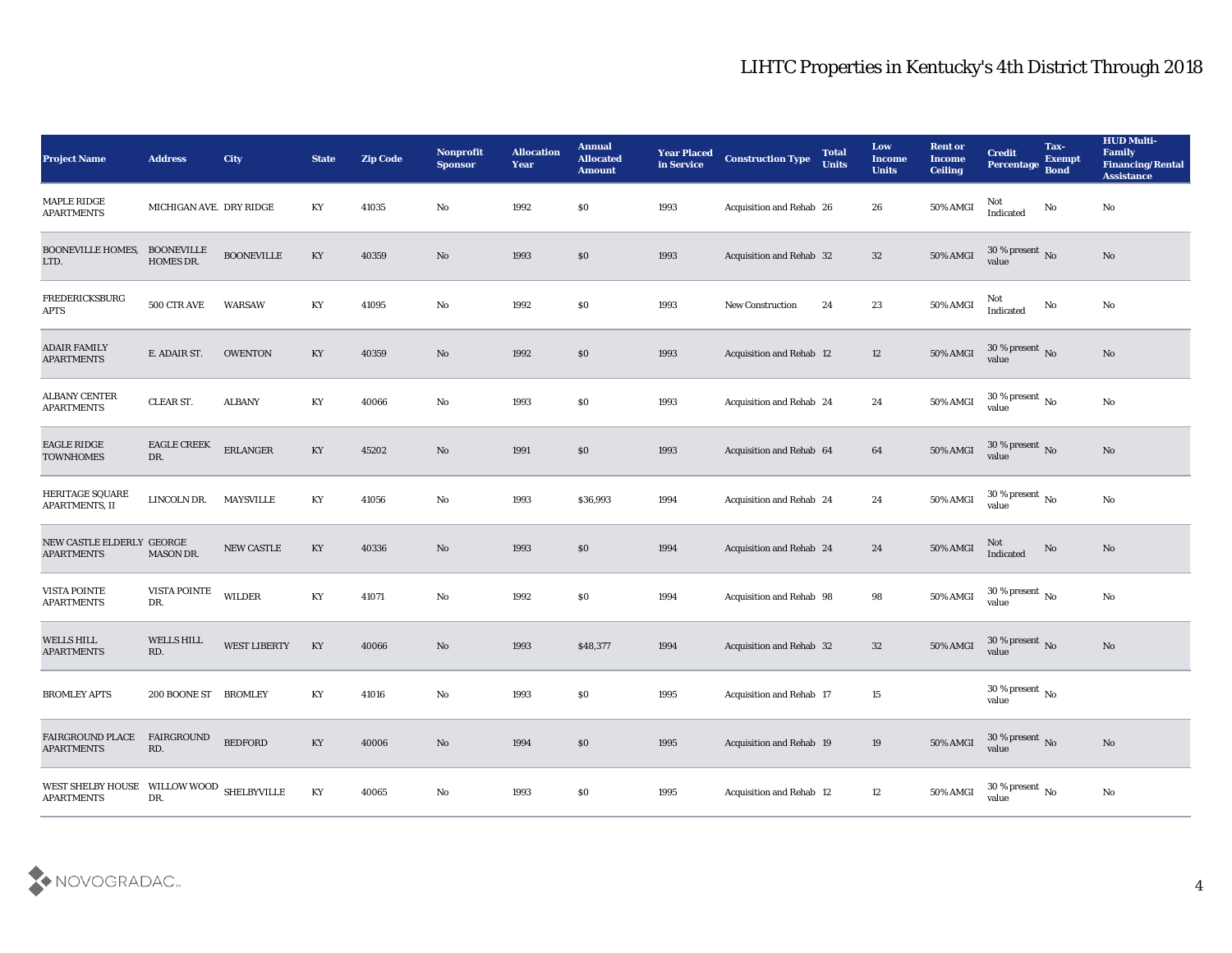| <b>Project Name</b>                                      | <b>Address</b>                                                                                | City                       | <b>State</b>           | <b>Zip Code</b> | Nonprofit<br><b>Sponsor</b> | <b>Allocation</b><br><b>Year</b> | <b>Annual</b><br><b>Allocated</b><br><b>Amount</b> | <b>Year Placed</b><br>in Service | <b>Construction Type</b>                                                                        | <b>Total</b><br><b>Units</b> | Low<br><b>Income</b><br><b>Units</b> | <b>Rent or</b><br><b>Income</b><br><b>Ceiling</b> | <b>Credit</b><br>Percentage Bond     | Tax-<br><b>Exempt</b> | <b>HUD Multi-</b><br>Family<br><b>Financing/Rental</b><br><b>Assistance</b> |
|----------------------------------------------------------|-----------------------------------------------------------------------------------------------|----------------------------|------------------------|-----------------|-----------------------------|----------------------------------|----------------------------------------------------|----------------------------------|-------------------------------------------------------------------------------------------------|------------------------------|--------------------------------------|---------------------------------------------------|--------------------------------------|-----------------------|-----------------------------------------------------------------------------|
| BRIGHTON ROW APTS 410 W EIGHTH<br>$\mathbf{II}$          | <b>ST</b>                                                                                     | COVINGTON                  | KY                     | 41011           | Yes                         | 1994                             | $\$0$                                              | 1996                             | <b>New Construction</b>                                                                         | 20                           | 20                                   | 50% AMGI                                          | $30\%$ present No<br>value           |                       | No                                                                          |
| AIRESHIRE<br><b>APARTMENTS</b>                           | VINCENT RD.                                                                                   | <b>CRITTENDEN</b>          | KY                     | 41030           | No                          | 1991                             | \$0                                                | 1992                             | Acquisition and Rehab 20                                                                        |                              | 20                                   | 50% AMGI                                          | Not<br><b>Indicated</b>              | No                    | No                                                                          |
| <b>GREENS OF TURFWAY 6058 CELTIC</b><br><b>TOWNHOMES</b> | <b>ASH AVE</b>                                                                                | <b>FLORENCE</b>            | KY                     | 41042           | No                          | 1991                             | \$0                                                | 1992                             | <b>New Construction</b>                                                                         | 88                           | 88                                   | 50% AMGI                                          | $30\,\%$ present $\,$ No value       |                       | $\mathbf{N}\mathbf{o}$                                                      |
| MEADOWVIEW APTS                                          | 100 MEADOW<br>TRAIL DR                                                                        | HIGHLAND<br><b>HEIGHTS</b> | KY                     | 41076           | $\mathbf{N}\mathbf{o}$      | 1992                             | \$0                                                | 1992                             | <b>New Construction</b>                                                                         | 118                          | 118                                  | 50% AMGI                                          | Not<br>Indicated                     | No                    | No                                                                          |
| <b>ROYAL PINES</b>                                       | <b>BOAZ STREET</b>                                                                            | <b>WARSAW</b>              | KY                     | 41095           | No                          | 1991                             | \$0                                                | 1992                             | Acquisition and Rehab 36                                                                        |                              | 36                                   | 50% AMGI                                          | Not<br>Indicated                     | $\rm\thinspace No$    | $\mathbf{N}\mathbf{o}$                                                      |
| <b>STONERIDGE I</b>                                      | <b>LEE STREET</b>                                                                             | LAGRANGE                   | KY                     | 40031           | No                          | 1995                             | \$0                                                | 1996                             | Acquisition and Rehab 22                                                                        |                              | 22                                   | 50% AMGI                                          | $70\,\%$ present $\,$ No value       |                       | No                                                                          |
| <b>BRENTWOOD</b><br><b>APARTMENTS III</b>                | CLAY ST.                                                                                      | <b>FLATWOODS</b>           | KY                     | 41139           | No                          | 1996                             | $\boldsymbol{\mathsf{S}}\boldsymbol{\mathsf{0}}$   | 1997                             | Acquisition and Rehab 16                                                                        |                              | 16                                   | $50\%$ AMGI                                       | $30\,\%$ present $\,$ No value       |                       | $\mathbf{N}\mathbf{o}$                                                      |
| CRITTENDEN PLACE AP VINCENT BLVD CRITTENDEN              |                                                                                               |                            | KY                     | 41030           | No                          | 1996                             | \$48,295                                           | 1997                             | Acquisition and Rehab 24                                                                        |                              | 24                                   | 50% AMGI                                          | 30 % present $\,$ No $\,$<br>value   |                       | No                                                                          |
| <b>GRAHAM VILLAGE, PHA W. HWY. 22</b>                    |                                                                                               | <b>CRESTWOOD</b>           | KY                     | 40014           | No                          | 1995                             | \$0                                                | 1997                             | Acquisition and Rehab 22                                                                        |                              | 22                                   | 50% AMGI                                          | $30\,\%$ present $\,$ No value       |                       | $\mathbf{N}\mathbf{o}$                                                      |
| <b>SHELBYVILLE I</b>                                     | <b>MIDLAND</b><br>BLVD.                                                                       | <b>SHELBYVILLE</b>         | KY                     | 40065           | Yes                         | 1995                             | \$0                                                | 1997                             | Both New Construction 24<br>and $\ensuremath{\mathrm{A}}\xspace/\ensuremath{\mathrm{R}}\xspace$ |                              | 24                                   | 50% AMGI                                          | $70\,\%$ present $\,$ No value       |                       | $\mathbf{N}\mathbf{o}$                                                      |
| <b>SOUTH POINTE</b>                                      | SOUTH POINTE BURLINGTON<br>DR.                                                                |                            | KY                     | 41005           | Yes                         | 1995                             | \$0                                                | 1997                             | Acquisition and Rehab 88                                                                        |                              | 88                                   | 50% AMGI                                          | 30 % present $\bar{N}$ o<br>value    |                       | No                                                                          |
| <b>STONERIDGE II</b>                                     | LEE STREET                                                                                    | LAGRANGE                   | $\mathbf{K}\mathbf{Y}$ | 40031           | $\rm\thinspace No$          | 1996                             | $\$0$                                              | 1997                             | Acquisition and Rehab 24                                                                        |                              | 24                                   | $50\%$ AMGI                                       | $70\,\%$ present $\,$ No value       |                       | ${\bf No}$                                                                  |
| <b>TYGART CREEK</b><br><b>TOWNHOMES</b>                  | $\begin{array}{ll} {\rm TYGART \; CREEK} & {\rm SOLUTIONE} \\ {\rm PLACE} & {\rm \end{array}$ |                            | KY                     | 41175           | $\rm\thinspace No$          | 1996                             | \$0                                                | 1997                             | Acquisition and Rehab 18                                                                        |                              | 18                                   | 50% AMGI                                          | 30 % present $\sqrt{\ }$ No<br>value |                       | $\mathbf{N}\mathbf{o}$                                                      |

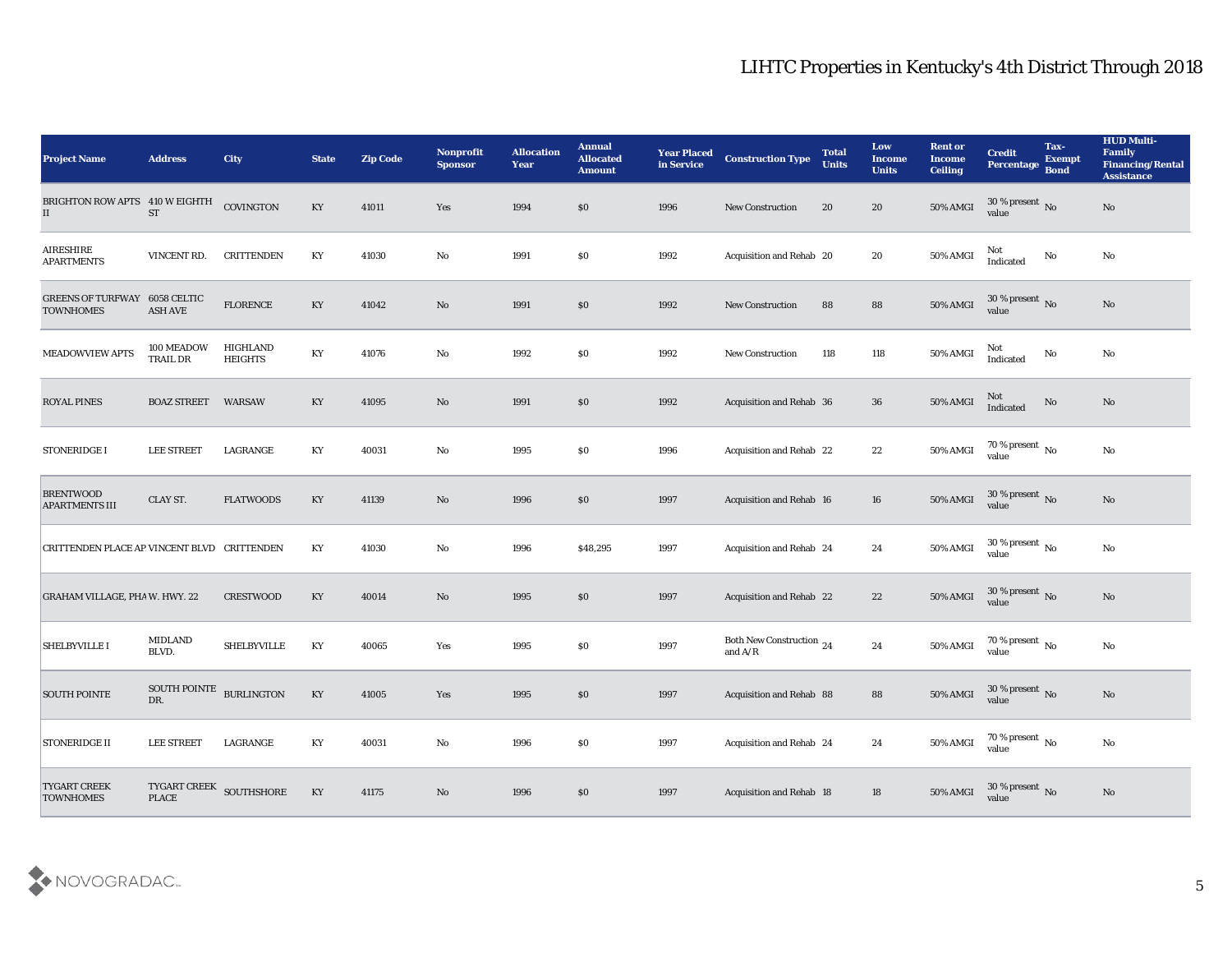| <b>Project Name</b>                                                 | <b>Address</b>                | <b>City</b>        | <b>State</b>           | <b>Zip Code</b> | <b>Nonprofit</b><br><b>Sponsor</b> | <b>Allocation</b><br><b>Year</b> | <b>Annual</b><br><b>Allocated</b><br><b>Amount</b> | <b>Year Placed</b><br>in Service | <b>Construction Type</b>        | <b>Total</b><br><b>Units</b> | Low<br><b>Income</b><br><b>Units</b> | <b>Rent or</b><br><b>Income</b><br><b>Ceiling</b> | <b>Credit</b><br>Percentage Bond       | Tax-<br><b>Exempt</b> | <b>HUD Multi-</b><br>Family<br><b>Financing/Rental</b><br><b>Assistance</b> |
|---------------------------------------------------------------------|-------------------------------|--------------------|------------------------|-----------------|------------------------------------|----------------------------------|----------------------------------------------------|----------------------------------|---------------------------------|------------------------------|--------------------------------------|---------------------------------------------------|----------------------------------------|-----------------------|-----------------------------------------------------------------------------|
| <b>WARSAW PLACE</b><br><b>APARTMENTS</b>                            | WARSAW RD.                    | DRY RIDGE          | KY                     | 41035           | $\mathbf{No}$                      | 1997                             | \$0                                                | 1997                             | Acquisition and Rehab 24        |                              | 24                                   | $50\%$ AMGI                                       | 30 % present $\overline{N_0}$<br>value |                       | No                                                                          |
| <b>GRAHAM VILLAGE</b>                                               | W. HWY. 22                    | CRESTWOOD          | KY                     | 40014           | No                                 | 1995                             | \$0                                                | 1997                             | <b>Acquisition and Rehab 22</b> |                              | 22                                   | 50% AMGI                                          | Not<br>Indicated                       | No                    | No                                                                          |
| <b>BAPTIST VILLAGE II</b>                                           | RIGGS AVE.                    | <b>ERLANGER</b>    | KY                     | 41018           | Yes                                | 1996                             | \$0                                                | 1998                             | Acquisition and Rehab 58        |                              | 58                                   | <b>50% AMGI</b>                                   | 30 % present $\,$ No $\,$<br>value     |                       | No                                                                          |
| <b>FRENCH QUARTERS-</b><br><b>SHELBY</b>                            | CLIFTON CT.                   | <b>SHELBYVILLE</b> | $\mathbf{K}\mathbf{Y}$ | 40066           | Yes                                | 1997                             | \$195,766                                          | 1998                             | <b>Acquisition and Rehab 2</b>  |                              | $\boldsymbol{2}$                     | 50% AMGI                                          | Not<br>Indicated                       | No                    | No                                                                          |
| <b>ADAIR HILL</b><br><b>APARTMENTS</b>                              | E. ADAIR ST.                  | <b>OWENTON</b>     | KY                     | 41094           | $\mathbf{No}$                      | 1990                             | \$0                                                | 1999                             | <b>Acquisition and Rehab 19</b> |                              | 19                                   | 50% AMGI                                          | 30 % present $\,$ No $\,$<br>value     |                       | No                                                                          |
| <b>BAY BERRY</b><br><b>TOWNHOMES</b>                                | EAST ST.                      | <b>FLATWOODS</b>   | KY                     | 41139           | No                                 | 1998                             | \$0                                                | 1999                             | <b>Acquisition and Rehab 32</b> |                              | 32                                   | <b>50% AMGI</b>                                   | $30\,\%$ present $\,$ No value         |                       | No                                                                          |
| <b>CLARK SINGLE FAMILY</b><br><b>PROJECT-</b><br><b>SHELBYVILLE</b> | DOUGLAS CT.                   | <b>SHELBYVILLE</b> | KY                     | 40065           | Yes                                | 1997                             | \$0                                                | 1999                             | Acquisition and Rehab 24        |                              | 24                                   | $50\%$ AMGI                                       | $70\,\%$ present $\,$ No value         |                       | No                                                                          |
| <b>PANORAMA PLUS</b><br><b>APARTMENTS, LTD</b>                      | OLD TOLL RD. FLORENCE         |                    | KY                     | 41042           | Yes                                | 1998                             | $\$0$                                              | 1999                             | Acquisition and Rehab 60        |                              | 60                                   | 50% AMGI                                          | 70 % present $\,$ No $\,$<br>value     |                       | No                                                                          |
| <b>SARATOGA PLACE</b>                                               | SARATOGA ST. NEWPORT          |                    | KY                     | 41071           | Yes                                | 1997                             | \$0\$                                              | 1999                             | Acquisition and Rehab 48        |                              | 48                                   | 50% AMGI                                          | 30 % present $\,$ No $\,$<br>value     |                       | $\rm\thinspace No$                                                          |
| <b>ADAIR APARTMENTS</b>                                             | <b>EAST ADAIR ST. OWENTON</b> |                    | KY                     | 40359           | No                                 | 1999                             | \$0                                                | 1999                             | <b>Acquisition and Rehab 12</b> |                              | 12                                   | 50% AMGI                                          | $30\,\%$ present $\,$ No value         |                       | No                                                                          |
| <b>SARATOGA PLACE II</b>                                            | SARATOGA<br><b>PLACE</b>      | <b>NEWPORT</b>     | KY                     | 41071           | Yes                                | 1999                             | $\$0$                                              | 2001                             | Acquisition and Rehab 48        |                              | 48                                   | <b>50% AMGI</b>                                   | 30 % present $\,$ No $\,$<br>value     |                       | No                                                                          |
| <b>MAIDIE LANE</b>                                                  | MAIDIE LN.                    | SHELBYVILLE        | $\mathbf{K}\mathbf{Y}$ | 40065           | $\mathbf{Yes}$                     | 2000                             | $\$0$                                              | 2002                             | Acquisition and Rehab 7         |                              | $7\phantom{.0}$                      | $50\%$ AMGI                                       | $30\,\%$ present $\,$ No value         |                       | $\rm \bf No$                                                                |
| <b>COLA COMMONS</b>                                                 | <b>FRANKFORT</b><br>RD.       | SHELBYVILLE        | $\mathbf{K}\mathbf{Y}$ | 40065           | Yes                                | 2002                             | \$384,252                                          | 2004                             | Acquisition and Rehab 31        |                              | $31\,$                               | 50% AMGI                                          | 30 % present $\,$ No $\,$<br>value     |                       | $\mathbf {No}$                                                              |

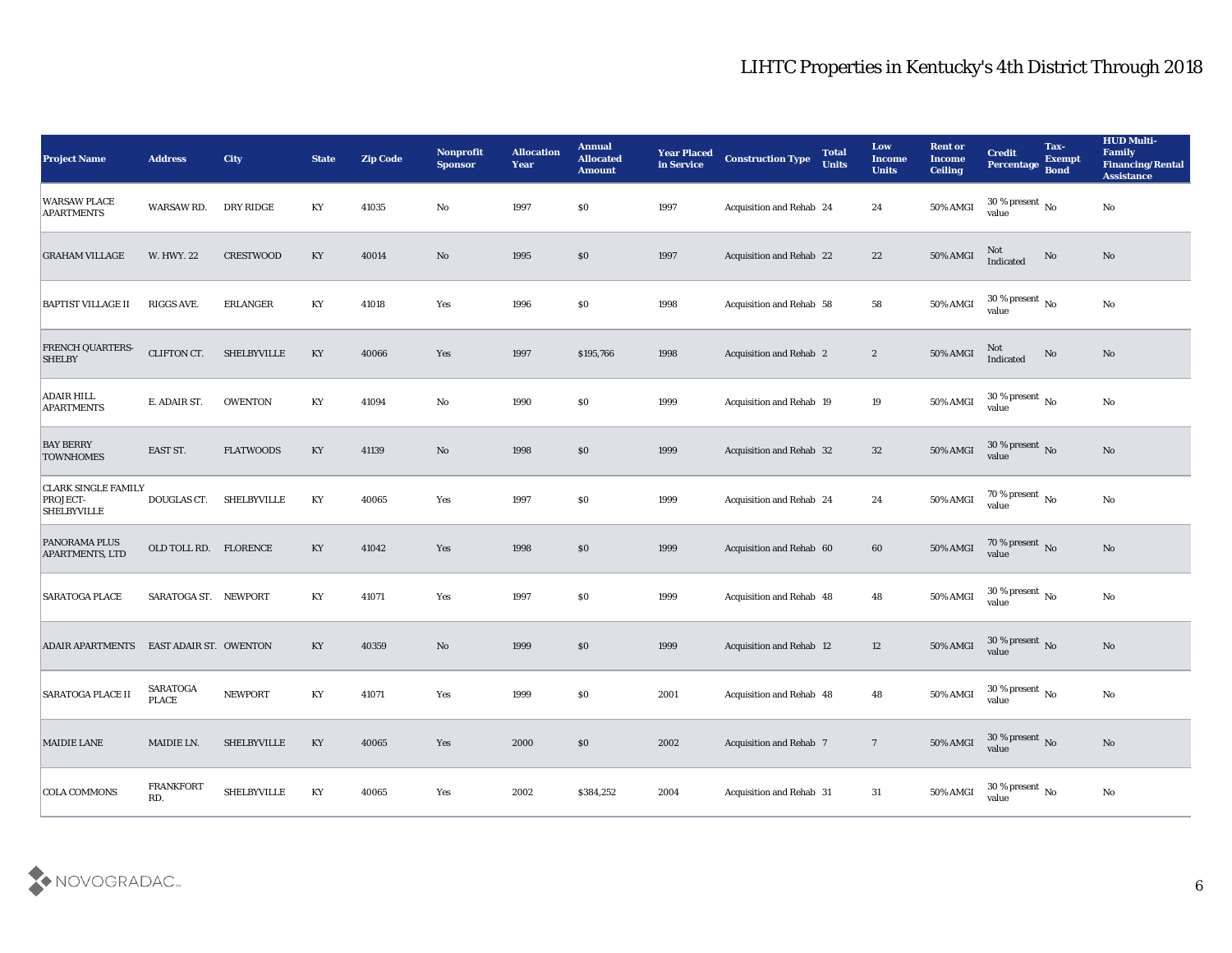| <b>Project Name</b>                                                                      | <b>Address</b>                    | City               | <b>State</b>           | <b>Zip Code</b> | Nonprofit<br><b>Sponsor</b> | <b>Allocation</b><br><b>Year</b> | <b>Annual</b><br><b>Allocated</b><br><b>Amount</b> | <b>Year Placed</b><br>in Service | <b>Construction Type</b>               | <b>Total</b><br><b>Units</b> | Low<br><b>Income</b><br><b>Units</b> | <b>Rent or</b><br><b>Income</b><br><b>Ceiling</b> | <b>Credit</b><br>Percentage Bond       | Tax-<br><b>Exempt</b> | <b>HUD Multi-</b><br>Family<br><b>Financing/Rental</b><br><b>Assistance</b> |
|------------------------------------------------------------------------------------------|-----------------------------------|--------------------|------------------------|-----------------|-----------------------------|----------------------------------|----------------------------------------------------|----------------------------------|----------------------------------------|------------------------------|--------------------------------------|---------------------------------------------------|----------------------------------------|-----------------------|-----------------------------------------------------------------------------|
| <b>MARIAN VILLAGE</b><br><b>APARTMENTS</b>                                               | SHORT ST.                         | <b>SHELBYVILLE</b> | KY                     | 40065           | Yes                         | 2002                             | \$0                                                | 2004                             | Acquisition and Rehab 32               |                              | 24                                   | 50% AMGI                                          | $30\%$ present No<br>value             |                       | No                                                                          |
| <b>ARCADIA PARK</b><br><b>APARTMENTS PHASE</b><br>IШ                                     | CHRISTIAN DR. FLORENCE            |                    | KY                     | 41042           | No                          | 2006                             | $\$0$                                              | 2005                             | Both New Construction 60<br>and $A/R$  |                              | 60                                   | 50% AMGI                                          | $30\,\%$ present $\,$ No value         |                       | No                                                                          |
| <b>ARCADIA PARK</b><br><b>APARTMENTS, PHASE I</b><br><b>AND II</b>                       | <b>CHRISTIAN</b><br><b>DRIVE</b>  | <b>FLORENCE</b>    | KY                     | 41042           | No                          | 2006                             | \$380,032                                          | 2005                             | Both New Construction 155<br>and $A/R$ |                              | 155                                  | 50% AMGI                                          | 30 % present No<br>value               |                       | $\mathbf{N}\mathbf{o}$                                                      |
| <b>ASHWOOD</b><br><b>APARTMENTS AND</b><br><b>TOWNHOMES</b>                              | <b>KIMBERLY</b><br><b>DRIVE</b>   | <b>ERLANGER</b>    | KY                     | 41018           | No                          | 2004                             | \$248,541                                          | 2005                             | <b>New Construction</b>                | 56                           | 56                                   | 50% AMGI                                          | $30\,\%$ present $\,$ No value         |                       | $\mathbf{N}\mathbf{o}$                                                      |
| <b>GRAND TOWERS</b>                                                                      | <b>GRAND AVE.</b>                 | <b>NEWPORT</b>     | KY                     | 41072           | Yes                         | 2004                             | \$813,896                                          | 2005                             | <b>New Construction</b>                | 76                           | 76                                   | <b>50% AMGI</b>                                   | $70\,\%$ present $\,$ No value         |                       | $\rm\thinspace No$                                                          |
| <b>MEADOW CREEK</b><br><b>TOWNHOMES</b>                                                  | <b>MEADOW</b><br>CREEK LN.        | <b>WARSAW</b>      | KY                     | 41095           | Yes                         | 2003                             | $\$0$                                              | 2005                             | Acquisition and Rehab 42               |                              | 41                                   | 50% AMGI                                          | $70\,\%$ present $\,$ No value         |                       | No                                                                          |
| MOESSER HOUSE                                                                            | <b>WEST MAIN</b><br><b>STREET</b> | <b>SHELBYVILLE</b> | KY                     | 40065           | Yes                         | 2003                             | \$861,300                                          | 2005                             | Acquisition and Rehab 53               |                              | 53                                   | 50% AMGI                                          | $70\,\%$ present $\,$ No value         |                       | No                                                                          |
| <b>CORPUS CHRISTI</b><br><b>APARTMENTS AKA</b><br><b>BASIN HOUSING</b><br><b>PHASE I</b> | ISABELLA ST.                      | NEWPORT            | KY                     | 41071           | Yes                         | 2004                             | \$208,000                                          | 2006                             | <b>New Construction</b>                | 20                           | 20                                   | 50% AMGI                                          | 70 % present $\,$ No $\,$<br>value     |                       | No                                                                          |
| <b>HALLMARK BY THE</b><br><b>LAKE</b>                                                    | <b>RAY DRIVE</b>                  | TAYLORSVILLE       | KY                     | 40071           | Yes                         | 2004                             | \$313,415                                          | 2006                             | Acquisition and Rehab 48               |                              | 48                                   | 50% AMGI                                          | $70$ % present $${\rm No}$$ value      |                       | $\mathbf{N}\mathbf{o}$                                                      |
| <b>ACADEMY FLATS</b><br><b>SENIOR HOUSING</b>                                            | <b>WOODBURN</b><br>AVE.           | <b>COVINGTON</b>   | KY                     | 41011           | No                          | 2005                             | \$244,539                                          | 2007                             | Acquisition and Rehab 26               |                              | 26                                   | 50% AMGI                                          | 70 % present $\,$ No $\,$<br>value     |                       | $\mathbf{N}\mathbf{o}$                                                      |
| <b>APPLE PATCH</b><br><b>HOUSING PHASE I</b>                                             | <b>CELEBRATION</b><br><b>WAY</b>  | <b>CRESTWOOD</b>   | KY                     | 40014           | Yes                         | 2005                             | \$148,376                                          | 2007                             | <b>Acquisition and Rehab 12</b>        |                              | 12                                   | 50% AMGI                                          | 70 % present No<br>value               |                       | No                                                                          |
| <b>WILLIAMS PLACE</b><br><b>APARTMENTS</b>                                               | <b>MATILDA</b><br><b>STREET</b>   | <b>BUTLER</b>      | KY                     | 41006           | $\mathbf {No}$              | 2005                             | \$266,800                                          | 2007                             | <b>New Construction</b>                | 29                           | 29                                   | 50% AMGI                                          | $70\,\%$ present $\,$ No value         |                       | $\rm \bf No$                                                                |
| COLD SPRINGS SINGLE ${\bf SALMON}~{\bf PASS}~~{\bf COLD}~{\bf SPRING}$ FAMILY HOMES      |                                   |                    | $\mathbf{K}\mathbf{Y}$ | 41076           | Yes                         | 1998                             | \$184,940                                          | 2007                             | Acquisition and Rehab 30               |                              | $30\,$                               | 50% AMGI                                          | 30 % present $\overline{N_0}$<br>value |                       | No                                                                          |

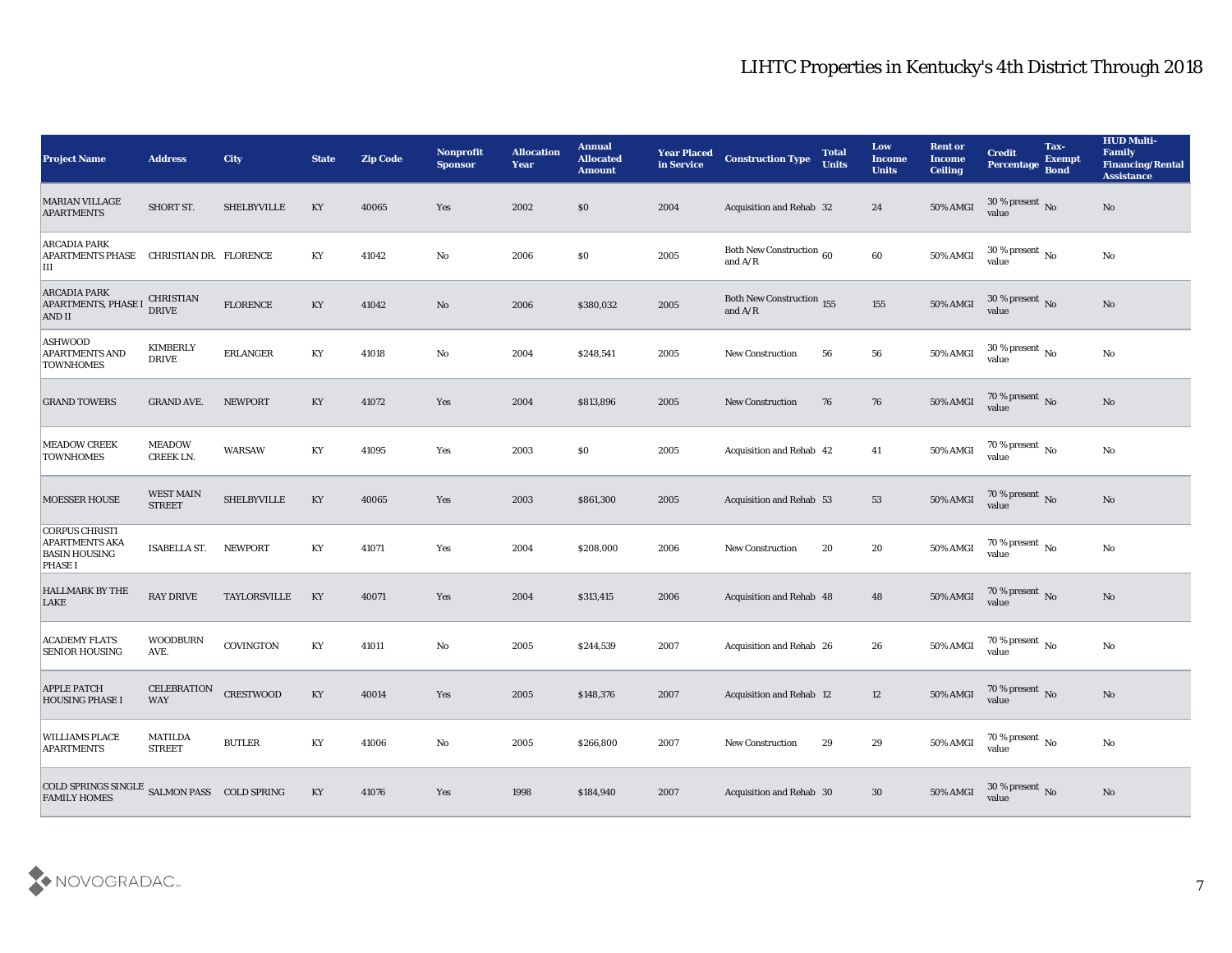| <b>Project Name</b>                                              | <b>Address</b>                   | City             | <b>State</b>           | <b>Zip Code</b> | Nonprofit<br><b>Sponsor</b> | <b>Allocation</b><br><b>Year</b> | <b>Annual</b><br><b>Allocated</b><br><b>Amount</b> | <b>Year Placed</b><br>in Service | <b>Construction Type</b>  | <b>Total</b><br><b>Units</b> | Low<br><b>Income</b><br><b>Units</b> | <b>Rent or</b><br><b>Income</b><br><b>Ceiling</b> | <b>Credit</b><br>Percentage Bond               | Tax-<br><b>Exempt</b>  | <b>HUD Multi-</b><br>Family<br><b>Financing/Rental</b><br><b>Assistance</b> |
|------------------------------------------------------------------|----------------------------------|------------------|------------------------|-----------------|-----------------------------|----------------------------------|----------------------------------------------------|----------------------------------|---------------------------|------------------------------|--------------------------------------|---------------------------------------------------|------------------------------------------------|------------------------|-----------------------------------------------------------------------------|
| <b>BRIGHTON RECOVERY</b><br><b>CENTER</b>                        | WEAVER RD                        | <b>FLORENCE</b>  | KY                     | 41042           | No                          | 2007                             | \$592,954                                          | 2008                             | Acquisition and Rehab 38  |                              | 38                                   | 50% AMGI                                          | 70 % present $\overline{N_0}$<br>value         |                        | $\mathbf{N}\mathbf{o}$                                                      |
| <b>EASTSIDE</b><br><b>REVITALIZATION I</b>                       | <b>TREVOR</b><br><b>STREET</b>   | COVINGTON        | KY                     | 41011           | No                          | 2006                             | \$255,423                                          | 2008                             | Acquisition and Rehab 24  |                              | 24                                   | 50% AMGI                                          | <b>Both 30%</b><br>and 70%<br>present value    | No                     | No                                                                          |
| HARVESTING HOPE II                                               | <b>CELEBRATION</b><br><b>WAY</b> | CRESTWOOD        | KY                     | 40014           | Yes                         | 2008                             | \$240,164                                          | 2008                             | Acquisition and Rehab 18  |                              | 18                                   | 50% AMGI                                          | 70 % present $\,$ No $\,$<br>value             |                        | No                                                                          |
| <b>LIBERTY HOUSING</b>                                           | <b>ROBERTS</b><br><b>STREET</b>  | <b>NEWPORT</b>   | KY                     | 41071           | Yes                         | 2006                             | \$400,000                                          | 2008                             | Acquisition and Rehab 39  |                              | 39                                   | <b>50% AMGI</b>                                   | $70\,\%$ present $\,$ No value                 |                        | No                                                                          |
| <b>CANTERBURY HOUSE</b><br><b>APARTMENTS</b><br><b>SOUTHGATE</b> | REGAL RIDGE                      | SOUTHGATE        | KY                     | 41071           | $\mathbf{N}\mathbf{o}$      | 2009                             | \$546,875                                          | 2009                             | Acquisition and Rehab 230 |                              | 138                                  | 50% AMGI                                          | 30 % present $\overline{N_0}$<br>value         |                        | $\mathbf{N}\mathbf{o}$                                                      |
| CHILEWICH<br><b>APARTMENTS</b>                                   | JERICHO ROAD LAGRANGE            |                  | KY                     | 40031           | No                          | 2007                             | \$750,658                                          | 2009                             | Acquisition and Rehab 34  |                              | 34                                   | 50% AMGI                                          | $70\,\%$ present $\,$ No value                 |                        | No                                                                          |
| <b>HARBOR HILL</b>                                               | LANDSDOWNE<br><b>DRIVE</b>       | <b>ASHLAND</b>   | KY                     | 41102           | Yes                         | 2007                             | \$282,695                                          | 2009                             | Acquisition and Rehab 34  |                              | 34                                   | 50% AMGI                                          | $70\,\%$ present $\,$ No value                 |                        | No                                                                          |
| <b>CITY WIDE HOUSING</b>                                         | WEST 8TH<br><b>STREET</b>        | <b>NEWPORT</b>   | KY                     | 41071           | Yes                         | 2008                             | \$567,846                                          | 2009                             | Acquisition and Rehab 100 |                              | 100                                  | <b>50% AMGI</b>                                   | 30 % present $\overline{\text{No}}$<br>value   |                        | No                                                                          |
| <b>PANORAMA</b><br><b>APARTMENTS EAST</b>                        | <b>BRENT SPENCE</b><br>SQUARE    | COVINGTON        | $\mathbf{K}\mathbf{Y}$ | 41011           | No                          | 2005                             | \$675,000                                          | 2009                             | Acquisition and Rehab 104 |                              | 104                                  | 50% AMGI                                          | 70 % present $\,$ No $\,$<br>value             |                        | $\rm\thinspace No$                                                          |
| <b>EASTSIDE</b><br><b>REVITILIZATION II</b>                      | <b>PLEASANT</b><br><b>STREET</b> | <b>COVINGTON</b> | KY                     | 41011           | Yes                         | 2008                             | \$416,900                                          | 2009                             | Acquisition and Rehab 33  |                              | 33                                   | 50% AMGI                                          | 70 % present No<br>value                       |                        | No                                                                          |
| <b>TRANSITIONS</b><br>RECOVERY KENTUCKY ISLE DRIVE               | <b>305 PLEASURE</b>              | <b>ERLANGER</b>  | KY                     | 41073           | No                          | 2009                             | \$308,256                                          | 2009                             | Acquisition and Rehab 38  |                              | 38                                   | 50% AMGI                                          | 70 % present $\overline{N_0}$<br>value         |                        | No                                                                          |
| <b>EASTSIDE</b><br>REVITALIZATION LLL STREET                     | <b>EAST 11TH</b>                 | COVINGTON        | KY                     | 41011           | Yes                         | 2008                             | \$498,785                                          | 2010                             | Acquisition and Rehab 31  |                              | 31                                   | 50% AMGI                                          | <b>Both 30%</b><br>and $70\%$<br>present value | No                     | No                                                                          |
| <b>THOMAS EDISON</b><br>SCHOOL APARTMENTS SCOTT BLVD.            |                                  | COVINGTON        | KY                     | 41011           | Yes                         | 2010                             | \$807,766                                          | 2011                             | New Construction          | 26                           | 26                                   | 50% AMGI                                          | <b>Both 30%</b><br>and 70%<br>present value    | $\mathbf{N}\mathbf{o}$ | $\rm No$                                                                    |

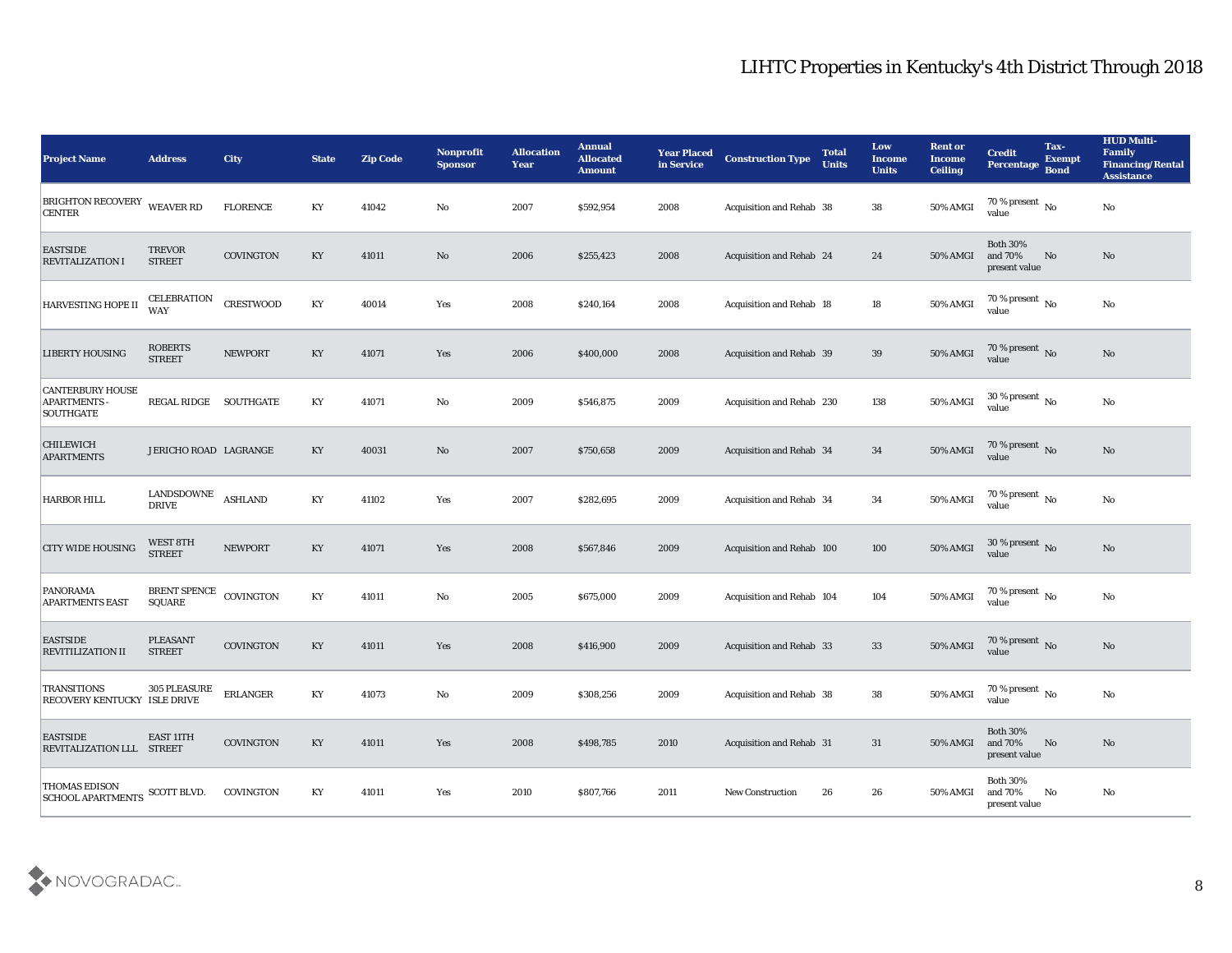| <b>Project Name</b>                               | <b>Address</b>                         | <b>City</b>             | <b>State</b>           | <b>Zip Code</b> | <b>Nonprofit</b><br><b>Sponsor</b> | <b>Allocation</b><br><b>Year</b> | <b>Annual</b><br><b>Allocated</b><br><b>Amount</b> | <b>Year Placed</b><br>in Service | <b>Construction Type</b>        | <b>Total</b><br><b>Units</b> | Low<br><b>Income</b><br><b>Units</b> | <b>Rent or</b><br><b>Income</b><br><b>Ceiling</b> | <b>Credit</b><br>Percentage                 | Tax-<br><b>Exempt</b><br><b>Bond</b> | <b>HUD Multi-</b><br>Family<br><b>Financing/Rental</b><br><b>Assistance</b> |
|---------------------------------------------------|----------------------------------------|-------------------------|------------------------|-----------------|------------------------------------|----------------------------------|----------------------------------------------------|----------------------------------|---------------------------------|------------------------------|--------------------------------------|---------------------------------------------------|---------------------------------------------|--------------------------------------|-----------------------------------------------------------------------------|
| NEW<br><b>FREDERICKSBURG</b><br><b>APARTMENTS</b> | <b>CENTER</b><br><b>AVENUE</b>         | <b>WARSAW</b>           | KY                     | 41095           | No                                 | 2010                             | \$216,653                                          | 2011                             | <b>New Construction</b>         | 24                           | 24                                   | <b>50% AMGI</b>                                   | <b>Both 30%</b><br>and 70%<br>present value | No                                   | No                                                                          |
| <b>CHERRYWOOD</b><br><b>APARTMENTS</b>            | WILLOWWOOD SHELBYVILLE<br><b>DRIVE</b> |                         | KY                     | 40065           | Yes                                | 2008                             | \$394,989                                          | 2011                             | New Construction                | 24                           | 24                                   | 50% AMGI                                          | <b>Both 30%</b><br>and 70%<br>present value | No                                   | No                                                                          |
| <b>TAYLORSVILLE PLACE</b>                         | MT.<br><b>ROAD</b>                     | WASHINGTON TAYLORSVILLE | KY                     | 40071           | Yes                                | 2008                             | \$1,040,623                                        | 2011                             | <b>New Construction</b>         | 24                           | 24                                   | <b>50% AMGI</b>                                   | 70 % present No<br>value                    |                                      | No                                                                          |
| <b>COUNTRY PLACE</b><br>APARTMENTS, LTD           | <b>COUNTRY</b><br><b>PLACE COURT</b>   | <b>HEBRON</b>           | KY                     | 41048           | No                                 | 2009                             | \$278,722                                          | 2011                             | Acquisition and Rehab 150       |                              | 150                                  | 50% AMGI                                          | 30 % present $\overline{N_0}$<br>value      |                                      | $\mathbf{N}\mathbf{o}$                                                      |
| WYNNBROOK PINES (W WYNNBROOK                      |                                        | FLORENCE                | KY                     | 41042           | No                                 | 2008                             | \$4,406,934                                        | 2011                             | <b>New Construction</b>         | 96                           |                                      | $-50\%$ AMGI                                      | 70 % present No<br>value                    |                                      | No                                                                          |
| CARROLLTON VILLAGE VILLLAGE LANE CARROLLTON       |                                        |                         | KY                     | 41008           | No                                 | 2010                             | \$1,225,990                                        | 2012                             | Acquisition and Rehab 80        |                              | 80                                   | 50% AMGI                                          | <b>Both 30%</b><br>and 70%<br>present value | No                                   | No                                                                          |
| CREEK BRIDGE APARTN BOBERTS                       |                                        | <b>ASHLAND</b>          | KY                     | 41102           | No                                 | 2008                             | \$14,631,628                                       | 2012                             | Acquisition and Rehab 100       |                              | $\bf{0}$                             | 50% AMGI                                          | $70\,\%$ present $\,$ No value              |                                      | No                                                                          |
| <b>FOOTHILLS RIVERSIDE</b>                        | <b>RIVERSIDE</b><br><b>COURT</b>       | <b>WURTLAND</b>         | KY                     | 41144           | No                                 | Insufficient<br>Data             | \$1,979,937                                        | 2012                             | Acquisition and Rehab 38        |                              | 38                                   | 50% AMGI                                          | 70 % present $\,$ No $\,$<br>value          |                                      | No                                                                          |
| <b>CLIFTON HILLS</b>                              | 18TH STREET                            | NEWPORT                 | KY                     | 41071           | No                                 | Insufficient<br>Data             | \$899,324                                          | 2013                             | Acquisition and Rehab 32        |                              | 32                                   | 50% AMGI                                          | 70 % present No<br>value                    |                                      | No                                                                          |
| <b>EMINENCE VILLAGE</b><br><b>APARTMENTS</b>      | <b>APACHEE</b><br><b>CIRCLE</b>        | <b>EMINENCE</b>         | KY                     | 40019           | No                                 | Insufficient<br>Data             | \$1,238,524                                        | 2013                             | Acquisition and Rehab 54        |                              | 54                                   | 50% AMGI                                          | <b>Both 30%</b><br>and 70%<br>present value | No                                   | No                                                                          |
| <b>INDEPENDENCE PARK</b>                          | INDEPENDENC<br>E PLACE                 | <b>CRESTWOOD</b>        | KY                     | 40014           | No                                 | Insufficient<br>Data             | \$217,524                                          | 2013                             | <b>Acquisition and Rehab 18</b> |                              | 18                                   | 50% AMGI                                          | 70 % present No<br>value                    |                                      | No                                                                          |
| LASALETTE GARDENS GREENUP<br><b>APARTMENTS</b>    | <b>STREET</b>                          | COVINGTON               | KY                     | 41011           | $\mathbf {No}$                     | Insufficient<br>Data             | \$1,577,786                                        | 2013                             | Acquisition and Rehab 76        |                              | 76                                   | 50% AMGI                                          | <b>Both 30%</b><br>and 70%<br>present value | No                                   | No                                                                          |
| MAGNOLIA GLEN FKA<br>RIDGEWOOD NORTH              | MEMORY LANE FLORENCE                   |                         | $\mathbf{K}\mathbf{Y}$ | 41042           | $\rm\thinspace No$                 | Insufficient<br>Data             | \$2,074,076                                        | 2013                             | Acquisition and Rehab 60        |                              | 60                                   | <b>50% AMGI</b>                                   | 70 % present $\,$ No $\,$<br>value          |                                      | $\rm\thinspace No$                                                          |